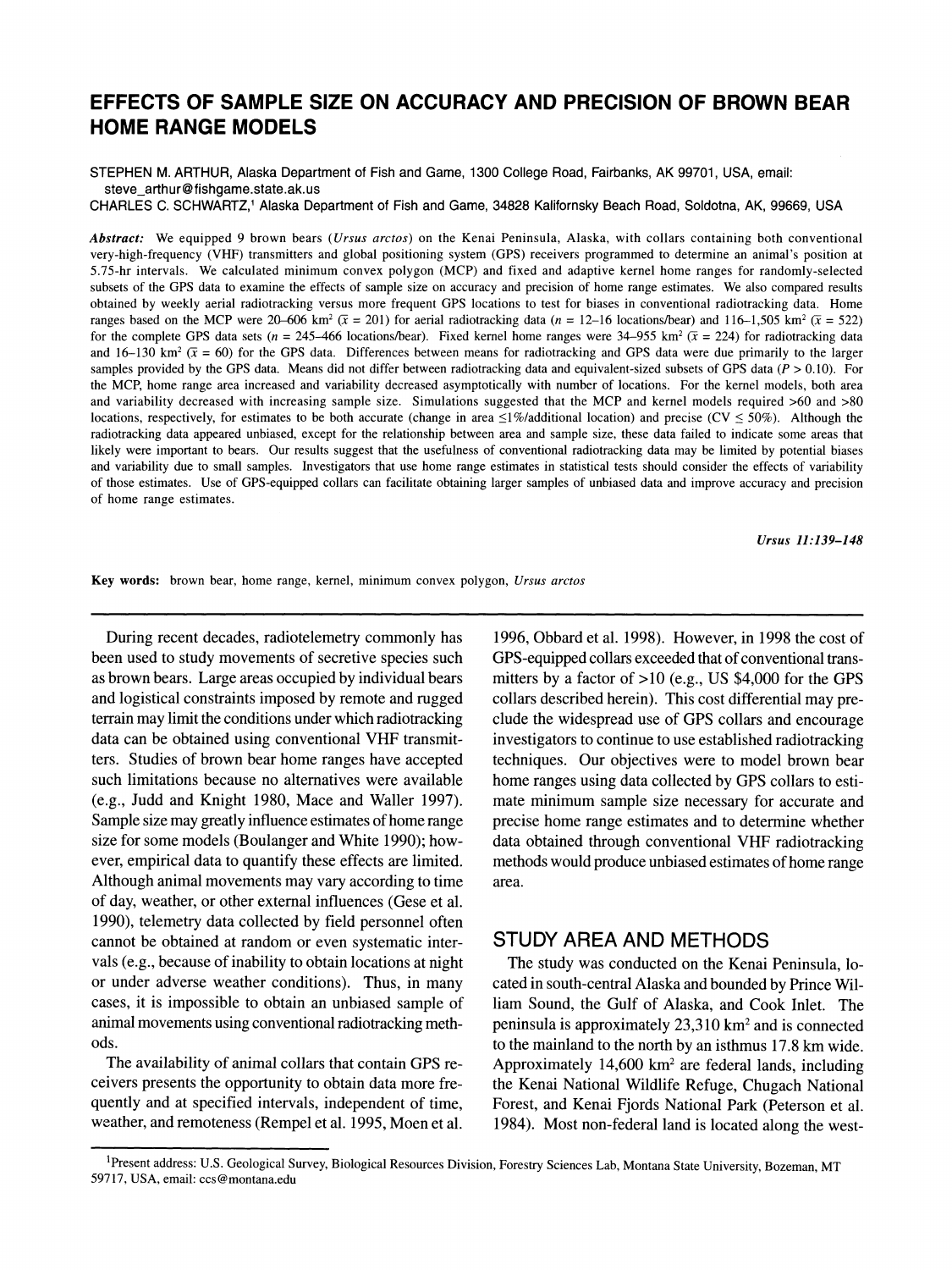**em side of the peninsula. The eastern two-thirds of the peninsula consists of the Kenai Mountains, which rise to 1,800 m and are dominated by numerous glaciers and 3 large icefields. In contrast, the western third of the peninsula is predominantly lowlands, with rolling hills rising to 150 m (Spencer and Hakala 1964, Peterson et al. 1984, Schwartz and Franzmann 1991). Lowland forests are dominated by black and white spruce (Picea mariana and P. glauca) on mesic soils and by combinations of white birch (Betula papyrifera), aspen (Populus tremuloides),**  and black cottonwood (P. trichocarpa) in drier areas. **Higher areas are characterized by white spruce and mountain hemlock (Tsuga mertensiana) or shrublands of willow (Salix spp.) and alder (Alnus spp.) Elevations >500 m are mostly shrubland, alpine tundra, rock, or ice. Since the 1950s, much of the forested area on the Kenai Peninsula has been affected by an outbreak of spruce bark beetle (Dendroctonus rufipennis). During this study, approximately 1,600 km2 were infested (Hennon et al. 1994), and mortality of mature spruce was nearly 100% in many areas.** 

**Brown bears were captured using immobilizing darts fired from low-flying helicopters (Taylor et al. 1989). Bears were immobilized using a mixture of equal parts tiletamine hydrochloride and zolazepam hydrochloride (Telazol?, Fort Dodge Laboratories, Fort Dodge, Iowa, USA) at dosages of 6-10 mg/kg body weight. Nine adult females were equipped with collars containing both conventional VHF transmitters and GPS receivers (Telonics Inc., Mesa, Arizona, USA). Bears were captured initially during April or May and recaptured in October to recover the collars. We monitored 1 bear during 1996 and 8 during 1997. To ensure that sampling periods were similar for all bears, we used only data obtained between 1 June and 30 September of either year, and no bears provided data for both years. One additional bear, monitored from July-October 1996, was excluded from this analysis because of the shorter monitoring period. GPS units were programmed to attempt to determine a position every 5.75 hours, beginning at midnight (Greenwich Mean Time) following the time the collar was activated. GPS positions were stored in non-volatile internal memory until the collar was recovered, 4-6 months after deployment. Performance and relative costs of these collars were evaluated by Schwartz and Arthur (This Volume). Following the initial capture, each bear was located at approximately weekly intervals using conventional aerial radiotracking procedures from small, fixed-wing aircraft (Mech 1983). These locations were obtained opportunistically during daylight hours when weather conditions were favorable.** 

**We modeled home ranges using the MCP model (Hayne 1949) because this has been commonly used in studies of**  **many species and is the easiest model to compare across studies. The MCP ranges were modeled using a modification of the program described by White and Garrott (1990:Appendix 7). We also modeled home ranges using fixed and adaptive kernel models with the program KERNELHR (Seaman and Powell 1996, Seaman et al. 1998). We defined kernel home ranges as the areas encompassing 95% of the utilization distributions estimated from the animal locations.** 

**We examined the relationships between home range area and sample size for the 3 home range models using subsets of the GPS data. For each combination of bear and sample size, 1,000 replicate data sets were drawn randomly without replacement. Sample sizes ranged from 10-100 locations in increments of 10. 'To reduce spatial autocorrelation between sequential locations (Swihart and Slade 1985) and to more closely simulate conventional radiotracking data, we restricted the selection process so that a maximum of 1 location/day could be selected. Selections within each day also were random. GPS collars did not always operate as programmed (Schwartz and Arthur This Volume), and 3 bears were located on <100 different days. Thus, the maximum sample size for these bears was 70 (1 bear) or 90 (2 bears). We estimated home range area for each data set using the 3 models and plotted the relationships between mean range area and sample size. We also examined the relationships between precision of the home range estimates and sample size for each model by plotting the coefficients of variation (CV) of range area versus sample size.** 

**Home range area estimated with the MCP method increases asymptotically with number of locations used for the estimate (Odum and Kuenzler 1955). There is no widely-accepted method to determine the minimum number of locations necessary for an accurate estimate, but Odum and Kuenzler (1955) suggested that sample size should be sufficient so that estimated area increases by <1% for each additional location. Recently, home range models based on kernel density functions have received much interest among biologists (e.g., Worton 1989, 1995). Seaman and Powell (1996) reported that kernel models with small samples tend to overestimate range size. Although these models also are expected to improve as the number of locations is increased (Hansteen et al. 1997), standards for determining minimum sample sizes have not been presented. Following Odum and Kuenzler (1955), we defined the minimum sample size needed for an accurate estimate as the minimum sample for which range area changed by <10% with the addition of 10 locations. We arbitrarily chose CV <50% as an acceptable level of precision. For other studies, minimum acceptable precision will depend on the studies' objectives and methods.**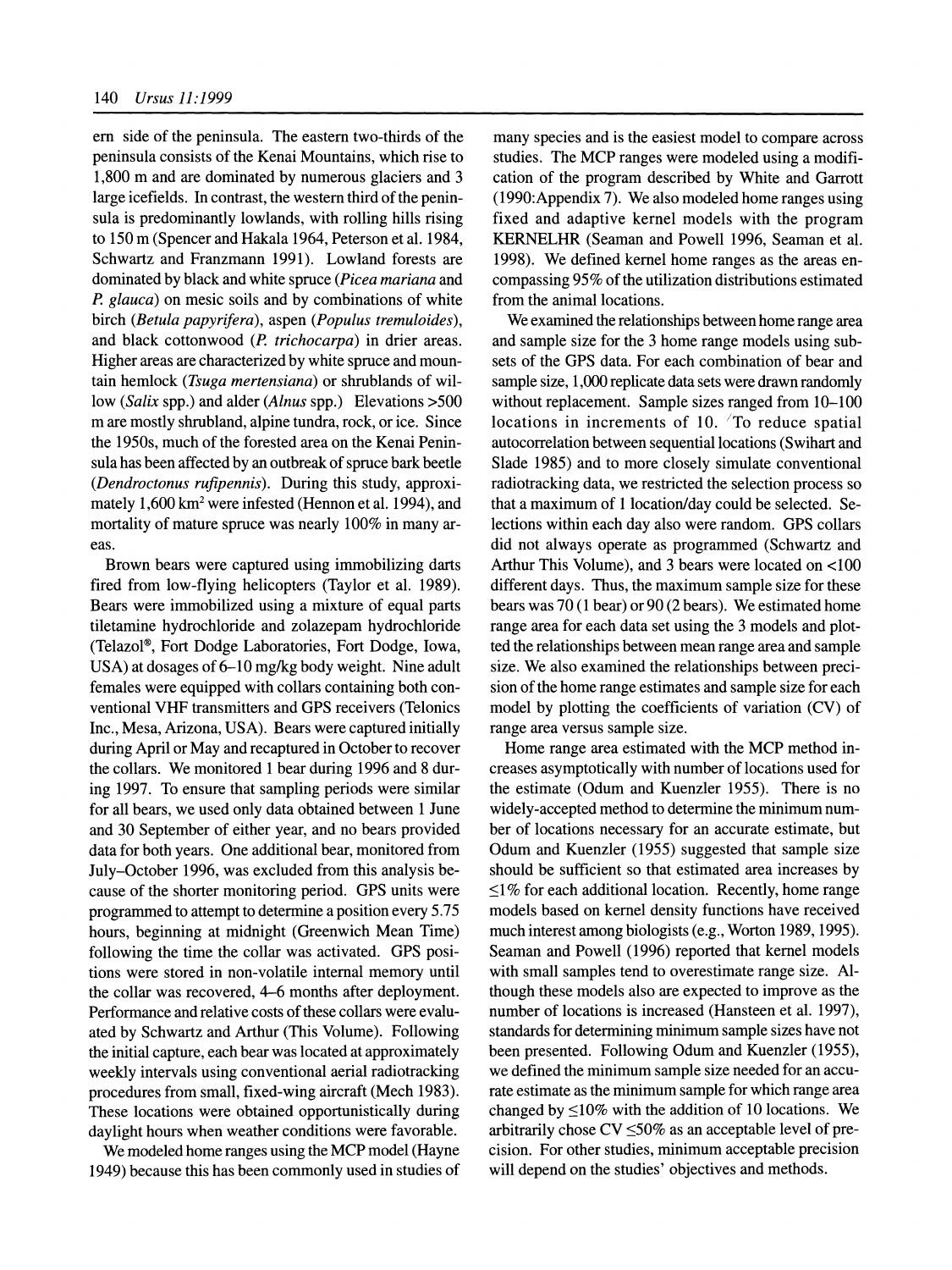**Because our radiotracking data were obtained only during daylight hours and with favorable weather, these locations might not represent movements of bears at other times. To test whether these data were unbiased, except for the relationship between sample size and home range area, we simulated radiotracking data for each bear using 1,000 subsets of the GPS data (drawn randomly, without replacement, and with a maximum of 1 location/bear/day) of size equal to the radiotracking data. Using the 3 models, we determined home range area for each subset and compared these results to estimates from the actual radiotracking data. To examine effects of different sample sizes, we created a data set consisting of 1,000 subsets for each bear, with each subset comprising 1 randomly-chosen** 

**GPS location/day (OLPD) for each day the bear was located. We compared ranges modeled with these data to ranges modeled with the simulated radiotracking data (SRD). Finally, we compared estimates from the OLPD to estimates made using the entire set of GPS data for each bear (our best estimates of true home range area). We used paired t-tests to compare means of all bears be**tween data types, with  $\alpha$  = 0.05 for each test, and either z **or 2-sample t-tests to compare results for each individual bear. Because the tests of individual bears involved 9**  simultaneous comparisons, we used a critical level of  $\alpha =$ **0.01 for each comparison so that the error rate over each set of 9 comparisons would be <0.10. Because MCP estimates are unlikely to decrease when sample size is in-**



**Fig. 1. Locations of brown bears on the Kenai Peninsula, Alaska, Jun-Sep 1996 (A) and 1997 (B through I), determined by radiotracking or by GPS collars.**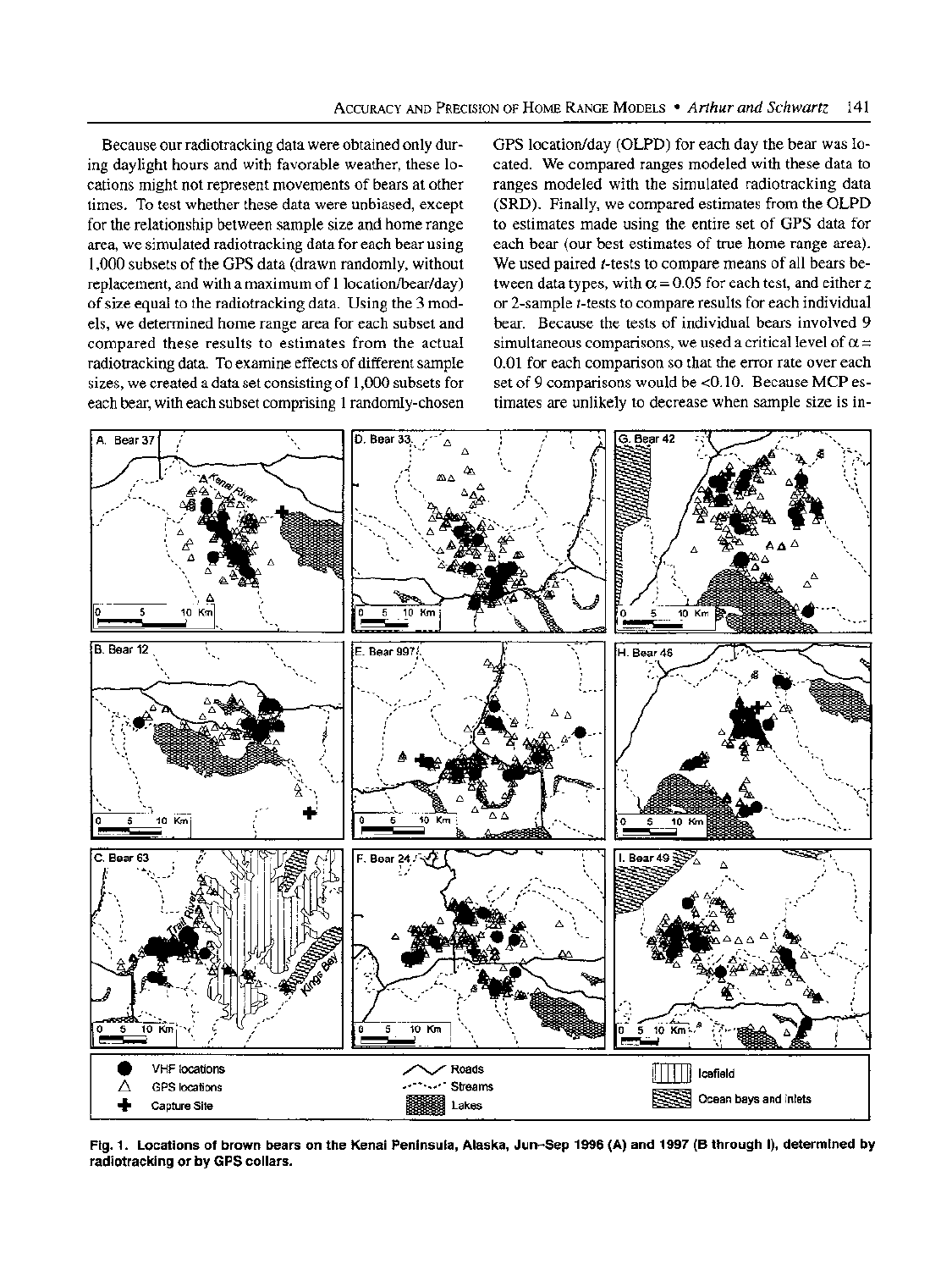

**Fig. 2. Effect of sample size on estimates of home range area (km2) for brown bears on the Kenai Peninsula, Alaska, Jun-Sep 1996 (bear 37) and 1997 (all other bears). Data for each bear and sample size are means of 1,000 simulations using randomly chosen subsets of data from GPS collars.** 

**creased (Odum and Kuenzler 1955), comparisons of MCP ranges between SRD and OLPD and between OLPD and all GPS data were 1-tailed. All other comparisons were 2-tailed.** 

**These methods measure the ability of simple random sampling to approximate the distribution of locations shown by the GPS data. To draw inferences regarding the ability of such sampling to depict home ranges of bears, we assumed that the set of GPS locations for a particular bear was the universe of locations occupied by the bear during the time it was monitored. Although a bear may have occupied an infinite number of locations between any 2 GPS data points, these data were collected at sufficiently short intervals so that we believe it is unlikely that reducing our sampling interval** 

**would have revealed any movements beyond the ranges produced by the GPS data.** 

# **RESULTS**

**We obtained samples of 12-16 radiotracking locations/ bear (maximum of one/bear/day) and 200-466 GPS locations representing 71-117 of the possible 152 days during the period (Fig. 1). For every combination of bear and sample size, mean home range area was larger for the adaptive kernel than for the fixed kernel (Fig. 2). For small samples, area estimates using the MCP were smaller than with the kernel methods, but the reverse was true for larger samples (Fig. 2). Coefficients of variation were smallest for the MCP for all sample sizes and were simi-**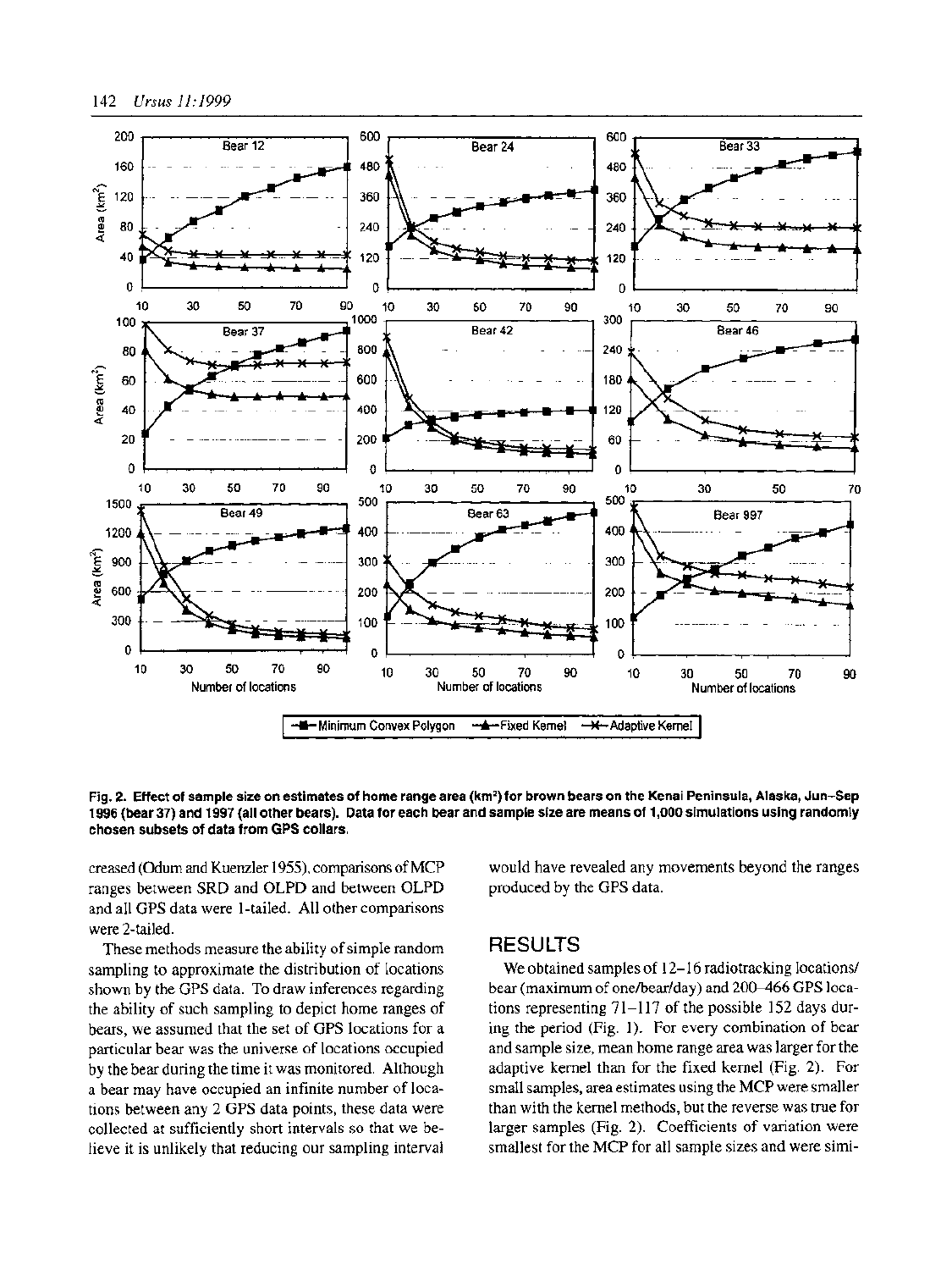

**Fig. 3. Effect of sample size on coefficient of variation (CV) of home range estimates for brown bears on the Kenai Peninsula, Alaska, Jun-Sep 1996 (bear 37) or 1997 (all other bears). Data for each bear and sample size are results of 1,000 simulations using randomly chosen subsets of data from GPS collars.** 

**lar between fixed and adaptive kernel methods (Fig. 3). Because of the consistent results between fixed and adaptive kernel models, we used only the MCP and fixed kernel models in the remaining comparisons.** 

**As predicted, mean home range area increased asymptotically with sample size for the MCP model (Fig. 2). A minimum of 40 locations was required so that the increase**  in area was  $\leq$ 1%/additional location (Fig. 4). However, **ranges of only 2 bears reached this point with 40 loca**tions; 3 bears required  $\geq$ 50 locations and 4 bears required **>60 locations. Conversely, mean area for the kernel models decreased with increasing sample size (Fig. 2). Three bears required >40 locations for the change in area to be <1%/additional location, whereas 4 bears required >50 locations and 2 bears required ≥80 locations (Fig. 4). Variability of the home range estimates decreased with increasing sample size for the MCP model (Fig. 3). A similar relationship was evident for the kernel estimates; however, this relationship was not as consistent across** 

**sample sizes as for the MCP model (Fig. 3). The MCP model required >30 locations and the fixed kernel required >70 locations for CV to be <50% for all bears (Fig. 4).** 

**Our data suggest that some of the differences in variability among individuals may have been due to differences in home range area. Using the MCP with small**  samples  $(n = 10-20)$  locations), variability seemed to de**crease as home range area increased. In contrast, variability of fixed kernel home ranges seemed to increase**  with area, but only for intermediate sample sizes  $(n = 30-$ **60 locations; Table 1). Although regressions of CV versus area were not statistically significant for any sample**  size  $(P > 0.10$ ; Table 1), these tests likely had low power **due to the small number of bears in our study. According**  to the method of Zar (1984:314), ≥27 bears would have **been required to find any of these relationships significant at the 0.05 level.**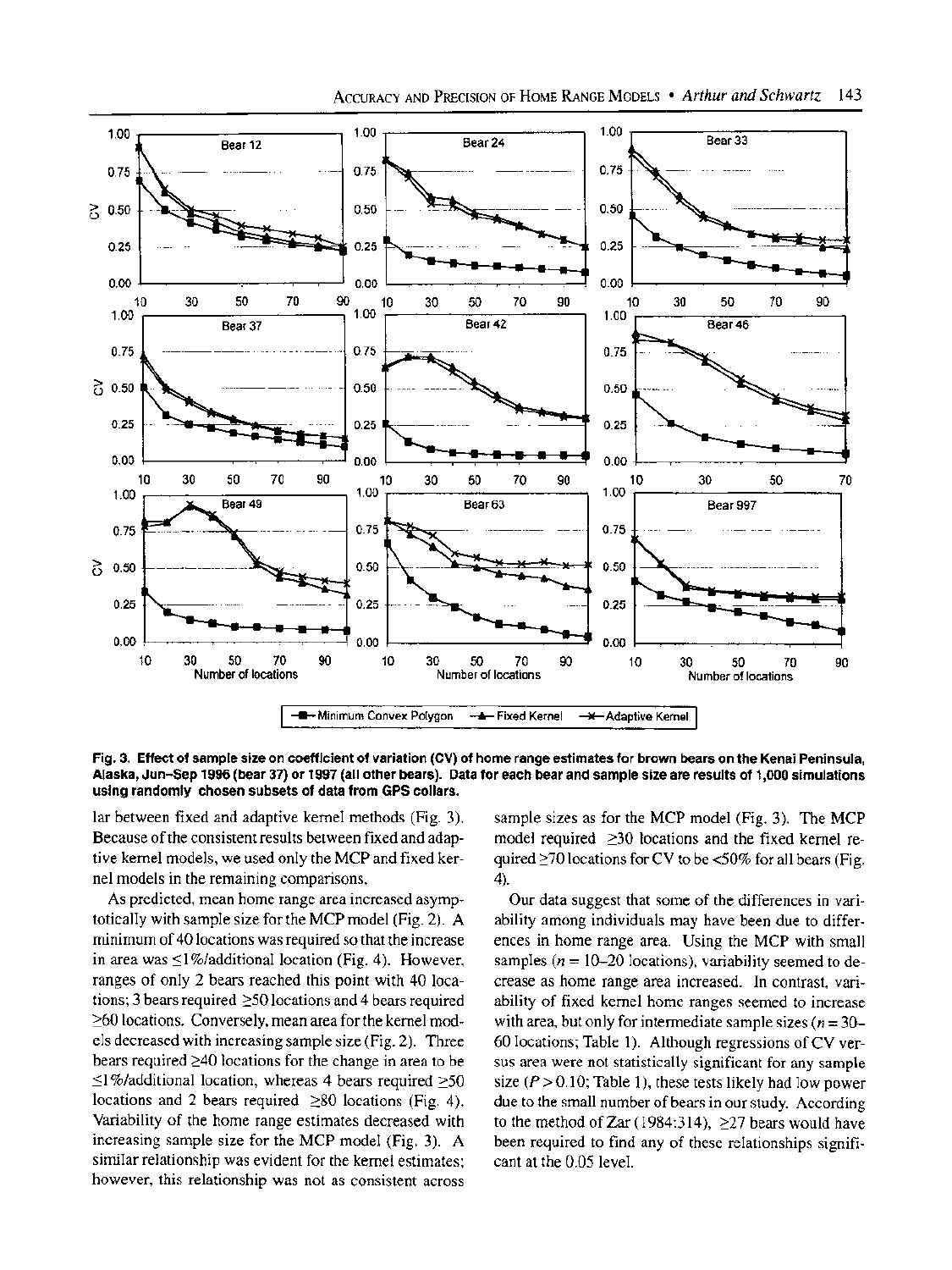

**Fig. 4. Percent change in mean home range area associated with increasing number of locations for brown bears on the Kenai Peninsula, Alaska, Jun-Sep 1996 (bear 37) or 1997 (all other bears). Change is in comparison to mean range size estimated by models using 10 fewer locations. Data for each bear and sample size are results of 1,000 simulations using randomly chosen subsets of data from GPS collars.**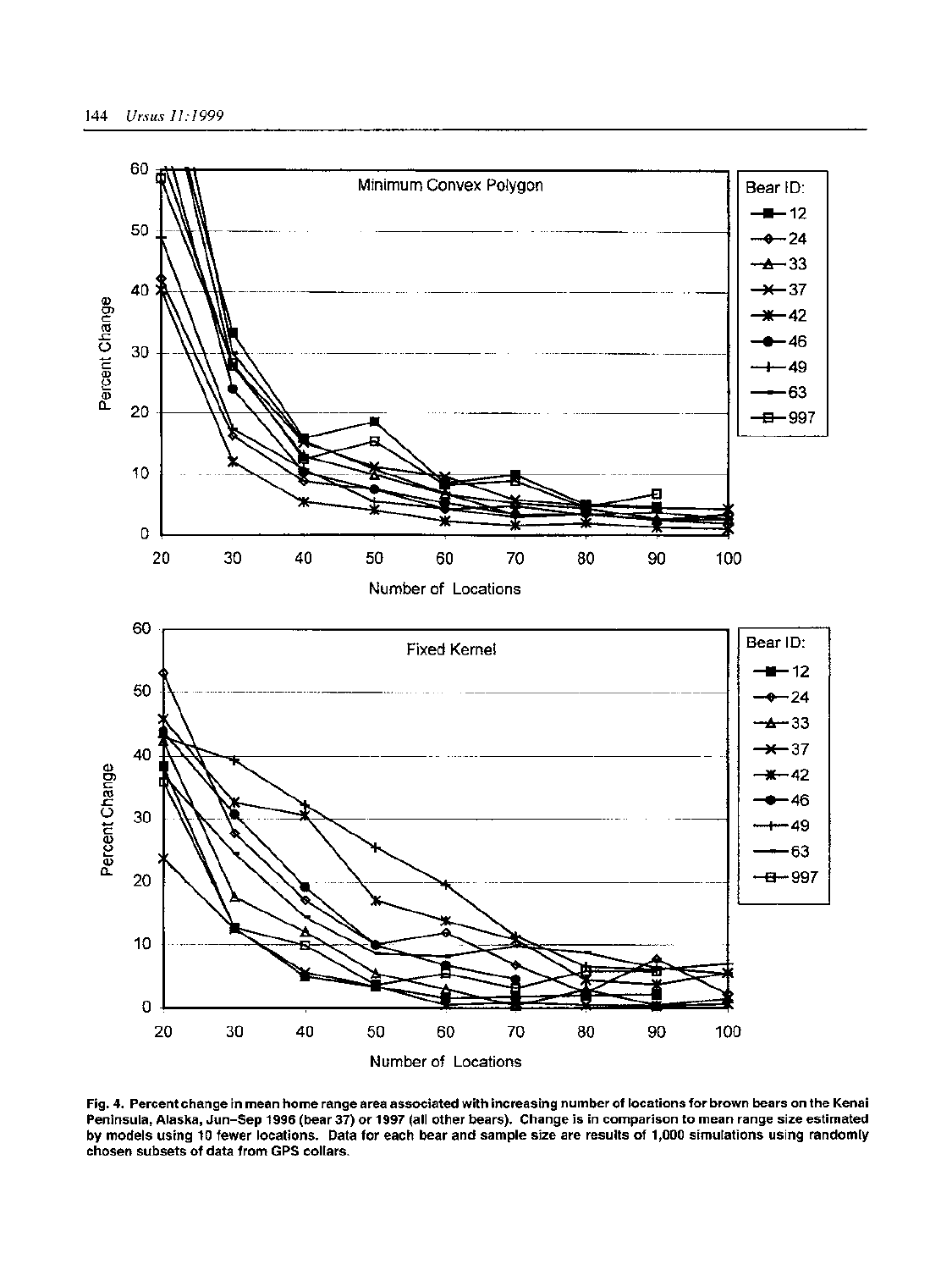**Using the radiotracking data, MCP home ranges were**   $20-606$  km<sup>2</sup> ( $\bar{x} = 201$  km<sup>2</sup>), whereas mean area for the SRD ranged from  $32-612$  km<sup>2</sup> ( $\bar{x}=212$  km<sup>2</sup>; Table 2). Means for **all bears did not differ between radiotracking data and SRD** (paired  $t = 0.41$ ,  $P = 0.69$ ). Similarly, separate z-tests **comparing data types for each bear indicated no differences between methods for any bear (all**  $P \ge 0.02$ **; Table 2). The fixed kernel model produced similar results: mean**  estimates from the radiotracking data  $(\bar{x} = 224 \text{ km}^2, \text{range})$  $= 34-955$ ) did not differ from the SRD ( $\bar{x} = 317$  km<sup>2</sup>, range  $=$ 44-927, paired  $t = 1.70$ ,  $P = 0.13$ ), and there were no differences between data types for any individual bear (all  $P \geq$ **0.11; Table 3).** 

**For the MCP model, estimates of home range area increased significantly between the SRD (n = 12-16 loca**tions/bear) and the OLPD simulations  $(n = 71-117)$   $\text{locations}, \bar{x} = 457 \text{ km}^2, \text{ range} = 97 - 1288 \text{ km}^2, \text{ paired } t = 4.5,$ **P = 0.002, Table 2). Comparisons between data types for each bear also differed significantly (2-sample t-tests, all P < 0.001). Using the fixed kernel model, ranges modeled**  with the OLPD data  $(\bar{x} = 88 \text{ km}^2, \text{range} = 25 - 156 \text{ km}^2)$  were **smaller than ranges modeled with the SRD (paired t = 2.7, P = 0.03; Table 3). This difference also was true for individual bears (2-sample t-tests, all P < 0.001). Mean area of home ranges modeled with all available GPS data (n = 245- 466 locations/bear) differed significantly from the mean of ranges modeled with the OLPD data for the MCP model**   $\text{(paired } t = 3.3, P = 0.01; \text{Table 2)}, \text{ but not the fixed kemel}$  $(\text{paired } t = 0.4, P = 0.73; \text{ Table 3}).$  Considering each bear **separately, MCP home ranges using all data differed sig**mificantly from OLPD data for 7 bears ( $z$ -tests, all  $P \leq 0.01$ ), **but not for 2 bears (P > 0.02; Table 2). Fixed kernel models** 

**Table 1. Regressions of coefficient of variation of home range area versus mean area for samples of 10-100 locations of brown bears on the Kenai Peninsula, Alaska, Jun-Sep 1996 (1 bear) and 1997 (8 bears). Sample size for each regression is the number of bears used.** 

|           |              |              | Minimum convex polygon |      | Fixed kernel |      |      |  |  |  |
|-----------|--------------|--------------|------------------------|------|--------------|------|------|--|--|--|
| Locations | <b>Bears</b> | Slope $(\%)$ |                        |      | Slope $(\%)$ |      | ₽    |  |  |  |
| 10        | 9            | $-0.05$      | 0.30                   | 0.13 | $-0.01$      | 0.07 | 0.48 |  |  |  |
| 20        | 9            | $-0.03$      | 0.27                   | 0.16 | 0.02         | 0.19 | 0.24 |  |  |  |
| 30        | 9            | $-0.02$      | 0.23                   | 0.19 | 0.08         | 0.39 | 0.07 |  |  |  |
| 40        | 9            | $-0.01$      | 0.21                   | 0.21 | 0.11         | 0.35 | 0.09 |  |  |  |
| 50        | 9            | $-0.01$      | 0.2                    | 0.22 | 0.09         | 0.24 | 0.18 |  |  |  |
| 60        | 9.           | $-0.01$      | 0.17                   | 0.28 | 0.05         | 0.11 | 0.39 |  |  |  |
| 70        | 9            | $-0.01$      | 0.14                   | 0.33 | 0.04         | 0.08 | 0.46 |  |  |  |
| 80        | 8            | $-0.01$      | 0.21                   | 0.26 | 0.03         | 0.05 | 0.58 |  |  |  |
| 90        | 8            | $-0.01$      | 0.15                   | 0.34 | 0.04         | 0.09 | 0.48 |  |  |  |
| 100       | 6            | 0.00         | 0.00                   | 0.93 | 0.02         | 0.01 | 0.84 |  |  |  |

**Table 2. Home range areas (km2) estimated with the minimum convex polygon method for brown bears on the Kenai Peninsula, Alaska, Jun-Sep 1996 (bear 37) and 1997 (all other bears).** 

| Bear                              | Radiotracking<br>data |       |    | Simulated<br>radiotracking data' |       |             | l GPS<br>location/day/bear <sup>b</sup> |           |       | All GPS data | Radiotracking<br>versus simulated |       | Simulated<br>versus I/day |         | May versus<br>all GPS data |       |
|-----------------------------------|-----------------------|-------|----|----------------------------------|-------|-------------|-----------------------------------------|-----------|-------|--------------|-----------------------------------|-------|---------------------------|---------|----------------------------|-------|
| ID                                | n.                    | Area  |    | x                                | SD    | $n^{\circ}$ |                                         | <b>SD</b> | $n^c$ | Area         |                                   |       |                           |         |                            |       |
| 12                                | 13                    | 66.3  | 13 | 47.5                             | 29.3  | 97          | 168.0                                   | 33.4      | 245   | 212.1        | 0.6409                            | 0.522 | 8.1424                    | < 0.001 | 1.3218                     | 0.093 |
| 24                                | 14                    | 212.0 | 14 | 204.3                            | 48.5  | 117         | 408.4                                   | 22.5      | 348   | 470.4        | 0.1583                            | 0.874 | 11.4597                   | < 0.001 | 2.757                      | 0.003 |
| 33                                | 16                    | 101.8 | 16 | 237.9                            | 81.9  | 113         | 561.5                                   | 20.8      | 294   | 618.3        | 1.6621                            | 0.097 | 11.4907                   | < 0.001 | 2.7282                     | 0.003 |
| 37                                | 13                    | 19.9  | 13 | 31.5                             | 13.5  | 109         | 97.4                                    | 7.8       | 252   | 115.5        | 0.8624                            | 0.388 | 12.6855                   | < 0.001 | 2.3209                     | 0.010 |
| 42                                | 16.                   | 288.9 | 16 | 280.0                            | 47.7  | 110         | 410.8                                   | 19.4      | 329   | 457.9        | 0.1864                            | 0.852 | 7.6120                    | <0.001  | 2.4285                     | 0.008 |
| 46                                | 16.                   | 251.7 | 16 | 145.5                            | 46.2  | 78          | 271.0                                   | 14.7      | 466   | 309.3        | 2.3003                            | 0.021 | 7.7745                    | 0.001   | 2.6085                     | 0.005 |
| 49                                | 13                    | 606.3 | 13 | 611.7                            | 182.0 | 117         | 1287.5                                  | 90.7      | 345   | 1504.9       | 0.0296                            | 0.976 | 9.9712                    | < 0.001 | 2.3965                     | 0.008 |
| 63                                | 17                    | 79.0  | 17 | 205.2                            | 97.4  | 102         | 469.7                                   | 20.4      | 247   | 510.4        | 1.2954                            | 0.195 | 7.9703                    | < 0.001 | 1.9991                     | 0.023 |
| 997                               | 12                    | 184.7 | 12 | 141.5                            | 55.2  | 96          | 438.3                                   | 24.1      | 261   | 501.8        | 0.7826                            | 0.434 | 14.7885                   | < 0.001 | 2.6383                     | 0.004 |
| x                                 |                       | 201.2 |    | 211.7                            |       |             | 456.9                                   |           |       | 522.3        |                                   |       |                           |         |                            |       |
| Comparison of means for all bears |                       |       |    |                                  |       |             |                                         |           |       |              | 0.4103 <sup>8</sup>               | 0.692 | 4.5047                    | 0.002   | 3.3402 <sup>8</sup>        | 0.01  |

**aData from 1,000 sets of randomly-selected GPS locations with n = number of radiotracking locations obtained for each bear.** 

**bData from 1,000 sets consisting of 1 randomly-selected GPS location/day for every day each bear was located.** 

**CNumber of locations used for the model.** 

**dTwo-tailed test.** 

**eTest statistic for 2-sample t-test comparing data for each bear or paired-sample t-test comparing means for all bears.** 

**fOne-tailed test.** 

**gPaired-sample t-test comparing means for all bears.**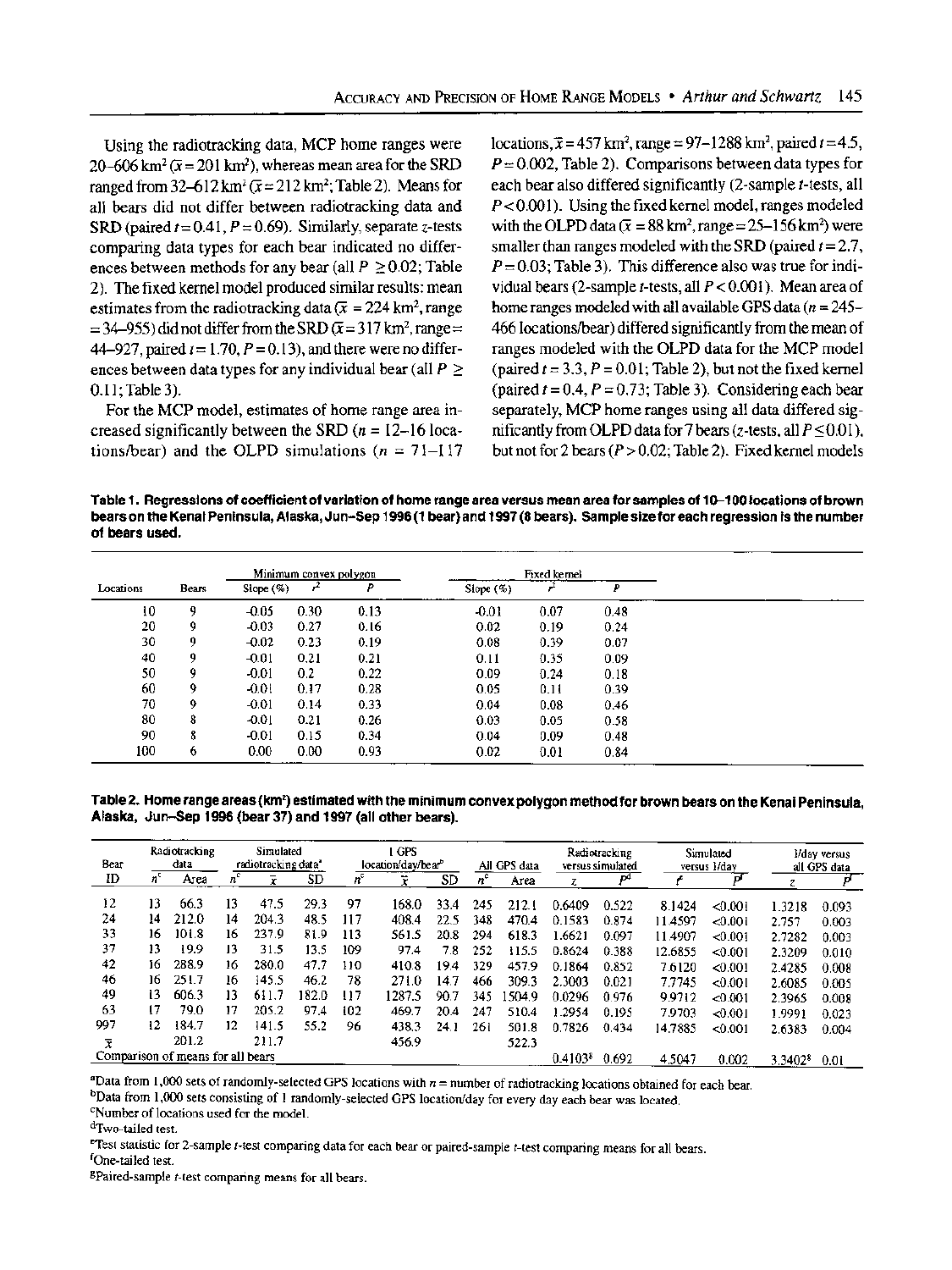| Bear                              | Radiotracking<br>data |       | Simulated<br>radiotracking data <sup>a</sup> |           |       | 1 GPS<br>location/day/bear <sup>b</sup> |           |           | All GPS data |       | Radiotracking<br>versus simulated |       | Simulated<br>versus 1/day |         | 1/day versus<br>all GPS data |       |
|-----------------------------------|-----------------------|-------|----------------------------------------------|-----------|-------|-----------------------------------------|-----------|-----------|--------------|-------|-----------------------------------|-------|---------------------------|---------|------------------------------|-------|
| ID                                | $n^{c}$               | Area  | $n^{c}$                                      | x         | SD    | $n^{c}$                                 | $\bar{x}$ | <b>SD</b> | $n^{c}$      | Area  | z                                 | DO    |                           | Þf      |                              | pl    |
| 12                                | 13                    | 33.7  | 13                                           | 44.3      | 36.4  | 97                                      | 24.7      | 5.0       | 245          | 14.5  | 0.2908                            | 0.771 | 1.5953                    | <0.001  | 2.0468                       | 0.041 |
| 24                                | 14                    | 124.8 | 14                                           | 291.6     | 247.7 | 117                                     | 80.1      | 17.5      | 348          | 62.0  | 0.6733                            | 0.501 | 2.5550                    | < 0.001 | 1.0366                       | 0.300 |
| 33                                | 16                    | 84.4  | 16                                           | 311.1     | 240.8 | 113                                     | 160.0     | 33.0      | 294          | 111.2 | 0.9412                            | 0.347 | 1.8644                    | < 0.001 | 1.4784                       | 0.139 |
| 37                                | 13                    | 75.8  | 13                                           | 73.0      | 48.2  | 109                                     | 50.4      | 6.8       | 252          | 33.4  | 0.0589                            | 0.953 | 1.3955                    | < 0.001 | 2.4953                       | 0.013 |
| 42                                | 16                    | 191.2 | 16                                           | 547<br>و. | 372.9 | 110                                     | 106.1     | 28.1      | 329          | 57.4  | 0.9564                            | 0.339 | 3.5442                    | < 0.001 | 1.7342                       | 0.083 |
| 46                                | 16                    | 315.1 | 6                                            | 133.2     | 113.5 | 78                                      | 44.6      | 12.8      | 466          | 15.8  | 1.6029                            | 0.109 | 2.3289                    | < 0.001 | 2.2556                       | 0.024 |
| 49                                | 13                    | 955.0 | 13                                           | 926.7     | 767.1 | 117                                     | 13.1      | 30.7      | 345          | 129.5 | 0.0369                            | 0.971 | 3.1795                    | < 0.001 | 0.5345                       | 0.593 |
| 63                                | 17                    | 101.0 | 17                                           | 165.7     | 124.4 | 102                                     | 56.6      | 19.8      | 247          | 56.2  | 0.5200                            | 0.603 | 2.5973                    | < 0.001 | 0.0197                       | 0.984 |
| 997                               | 12                    | 135.8 | 12                                           | 363.0     | 235.7 | 96                                      | 156.2     | 44.2      | 261          | 60.2  | 0.9640                            | 0.335 | 2.5879                    | < 0.001 | 2.1714                       | 0.030 |
| $\overline{x}$                    |                       | 224.1 |                                              | 317.4     | 278.0 |                                         | 88.0      | 48.9      |              | 60.0  |                                   |       |                           |         |                              |       |
| Comparison of means for all bears |                       |       |                                              |           |       |                                         |           |           |              |       | 1.6957                            | 0.128 | 2.7139                    | 0.026   | 2.5331 <sup>T</sup>          | 0.035 |

Table 3. Home range areas (km<sup>2</sup>) estimated with the fixed kernel method for brown bears on the Kenai Peninsula, Alaska, Jun-**Sep 1996 (bear 37) and 1997 (all other bears).** 

**aData from 1,000 sets of randomly-selected GPS locations with n = number of radiotracking locations obtained for each bear.** 

**bData from 1,000 sets consisting of 1 randomly-selected GPS location/day for every day each bear was located.** 

**CNumber of locations used for the model.** 

**dTwo-tailed test.** 

**eTest statistic for 2-sample t-test comparing data for each bear or paired-sample t-test comparing means for all bears.** 

**fPaired sample t-test comparing means for all bears.** 

**differed significantly between data sets for only 1 bear (P**   $< 0.001$ , for other bears  $P \ge 0.04$ ; Table 3).

#### **DISCUSSION AND CONCLUSIONS**

**Our simulations suggest that, for Kenai brown bears, 60-80 locations are needed to model home range area using either the MCP or kernel methods. Furthermore, increasing the number of locations changed home range estimates for several bears even when the difference in sample size was due only to increasing the number of observations obtained/day (our OLPD versus all GPS comparison). This illustrates the sensitivity of these models to sample size and suggests that comparing home range estimates from different studies should be done cautiously.** 

**Even with samples of>50 locations, variability of home range estimates was high (CV > 10% for MCP and >30% for fixed kernel). Studies that estimate home range areas should also estimate the variability of those estimates (e.g., through bootstrapping). To date, few (if any) studies incorporating home range models have reported the variability of the models' results or the effects of that variability on the studies' conclusions. For example, studies of habitat selection may define habitats used by or available to an animal as those within the boundaries indicated by a home range model (e.g., MacCracken et al. 1997, Craighead 1998). Differences between proportional use and availability of habitats are then assessed using a statistic that is**  assumed to follow the  $\chi^2$  distribution (e.g., Neu et al. 1974, **Marcum and Loftsgaarden 1980, Aebischer et al. 1993, Arthur et al. 1996). However, if habitat use or availabil**ity are measured imprecisely, then the  $\chi^2$  distribution may **be a poor approximation to the true distribution of the** 

**data, and the Type 1 error rate may be larger than what is indicated by the test statistic (Link and Karanth 1994). Samuel and Kenow (1992) described how to account for measurement error in analyses of habitat selection. Similar techniques are needed when home range models are used to estimate use or availability of habitats.** 

**Studies using radiotracking data commonly omit outlier locations, because these tend to have large effects on estimates of home range area (White and Garrott 1990:151-152). The rationale for eliminating outliers is that these locations represent occasional, brief excursions by an animal outside of its usual home range (Burt 1943). However, when samples are small (<50 locations for Kenai brown bears) there is no basis for deciding what constitutes an outlier. Eliminating any of our radiotracking locations would have further reduced our ability to estimate home range areas. For example, radiotracking data for 3 of the bears we monitored exhibited single locations >15 km from any other radiotracking location (Fig. 1B, G, and I). Eliminating these locations would have reduced MCP home range estimates by 74, 41, and 38% for bear numbers 12, 42, and 49, respectively. However, GPS data confirmed that these areas were used regularly by the bears and should be included in home range estimates. In fact, the supposed outlier locations corresponded to salmon (Oncorhynchus spp.) spawning streams that likely were important food sources for the bears. Thus, we suggest that eliminating outliers is of questionable value unless sample size is sufficient to distinguish exploratory movements from short-term use of important resources. Also, the criteria for identifying outliers should be based on knowledge of a species' behavior and not just on characteristics of a set of location data (e.g., eliminating an arbi-**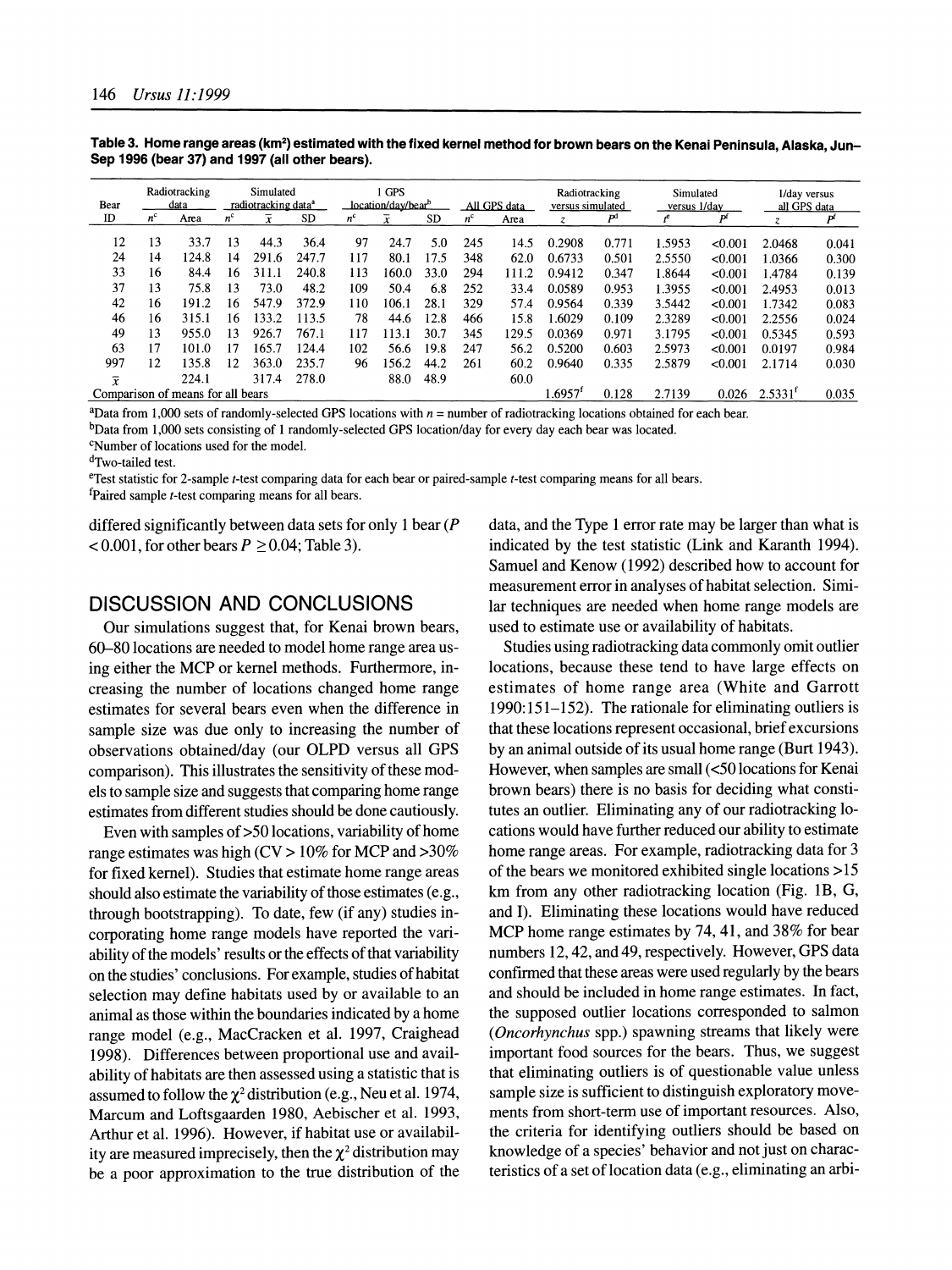**trary percentage of locations without regard to why the animal may have been at each location).** 

**Radiotracking data for 2 other bears also failed to indicate the importance of some feeding areas. Bear 37 was captured 0.25 km from the Kenai River, but all subsequent radiotracking locations were >2 km from the river (Fig. 1A). Without the capture site, the radiotracking data would have suggested that this bear did not use the riparian areas along the Kenai River. However, 35 (14%) of 252 GPS locations were <2 km and 25 (10%) were <1 km from the river. Many brown bears frequent the banks of the Kenai River during July-October when salmon are present. However, the river is used intensively for human recreation, and bears likely move away from the river during the day to avoid contact with humans. This might be why our diurnal radiotracking locations failed to indicate the importance of this food source to bears. For bear 63, radiotracking locations encompassed 79.0 km2 centered around the Trail River (Fig. 1C). However, GPS data re**vealed that the bear made  $\geq$ 2 trips to the head of Kings **Bay, 20 km to the east and across a 1,000-m glacier-covered mountain pass. Most likely, these movements were in response to the presence of spawning salmon in streams feeding into Kings Bay, but use of this resource was not indicated by the radiotracking data.** 

**Although our estimates of home range area were similar between radiotracking data and SRD, the variability of estimates using 12-16 locations was so great that these estimates may not represent any biologically meaningful parameter. Furthermore, if an animal's movements are affected by circadian cycles, weather patterns, or other factors that also limit a researcher's ability to obtain telemetry locations, the resulting data most likely will be biased, even if the bias is not statistically detectable. By using GPS-equipped collars, it is possible to obtain locations at programmed intervals regardless of weather or the location of an animal (unless local features interfere with reception of GPS radio transmissions [Schwartz and Arthur This Volume]). This capability enables researchers to obtain larger samples with less chance of bias than previously was possible. In some situations, the cost of the collars may be offset by reduced costs for data acquisition, especially if radiotracking must be done by aircraft. However, in many instances, the higher cost of the GPS collars will limit the number of animals that can be studied. Thus, researchers planning such studies must weigh the relative merits of obtaining large samples of unbiased data from a few animals versus using a larger group of animals but obtaining data of lesser quality. Increasing the number of observations/animal likely will require reducing the interval between locations, which may preclude the assumption of independence among obser-** **vations (Swihart and Slade 1985). However, with an appropriate sampling schedule this assumption may not be necessary (Otis and White 1999). Alternatively, if locations are obtained at sufficiently short intervals so that movements between them are considered trivial, the data can be treated as a census, rather than a sample. This may allow new analytical methods to be developed that do not require the assumption of an underlying probability distribution or density function. Methods that attempt to model the path or trajectory of an animal (e.g., Bovet and Benhamou 1988, Gautestad and Mysterud 1993) seem especially promising.** 

# **ACKNOWLEDGMENTS**

**This study was part of a cooperative effort involving several agencies and individuals. Members of the Interagency Brown Bear Study Team (including L. Suring, B. Shuster, T. Bailey, R. Ernst, M. Chase, M. Tetreau, and G. Del Frate) helped in developing research priorities and securing funding. Field assistance was provided by G. Hilderbrand, T. Spraker, P. Del Vecchio, R. Davis, L. Lewis, and E. Sochat. Pilots R. Ernst, J. DeKreeft, C. Lofstead, B. Lofstead, C. Saloy, T. Cambier, and J. Larrivee were instrumental in capturing and radiotracking bears. S. Tomkiewicz and associates at Telonics, Inc., developed the collars and provided the GPS data. B. Strauch provided geographic databases used for some of the analyses. Major funding was provided by the Alaska Department of Fish and Game (Federal Aid in Wildlife Restoration Project W-24-4), U.S. Fish and Wildlife Service (Kenai National Wildlife Refuge), and U.S. Forest Service (Chugach National Forest). Additional support was provided by Wildlife Forever, Safari Club International, and The Alaska Bowhunters Association.** 

# **LITERATURE CITED**

- **AEBISCHER, N.J., P.A. ROBERTSON, AND R.E. KENWARD. 1993. Compositional analysis of habitat use from animal radio-tracking data. Ecology 74:1313-1325.**
- **ARTHUR, S.M., B.F.J. MANLY, L.L. MCDONALD, AND G.W. GARNER. 1996. Assessing habitat selection when availability changes. Ecology 77:215-227.**
- **BOULANGER, J.G., AND G.C. WHITE. 1990. A comparison of home-range estimators using Monte Carlo simulation. Journal of Wildlife Management 54:310-315.**
- **BOVET, P., AND S. BENHAMOU. 1988. Spatial analysis of animals' movements using a correlated random walk model. Journal of Theoretical Biology 131:419-433.**
- **BURT, W.H. 1943. Territoriality and home range concepts as applied to mammals. Journal of Mammalogy 24:346-352.**
- **CRAIGHEAD, D.J. 1998. An integrated satellite technique to**